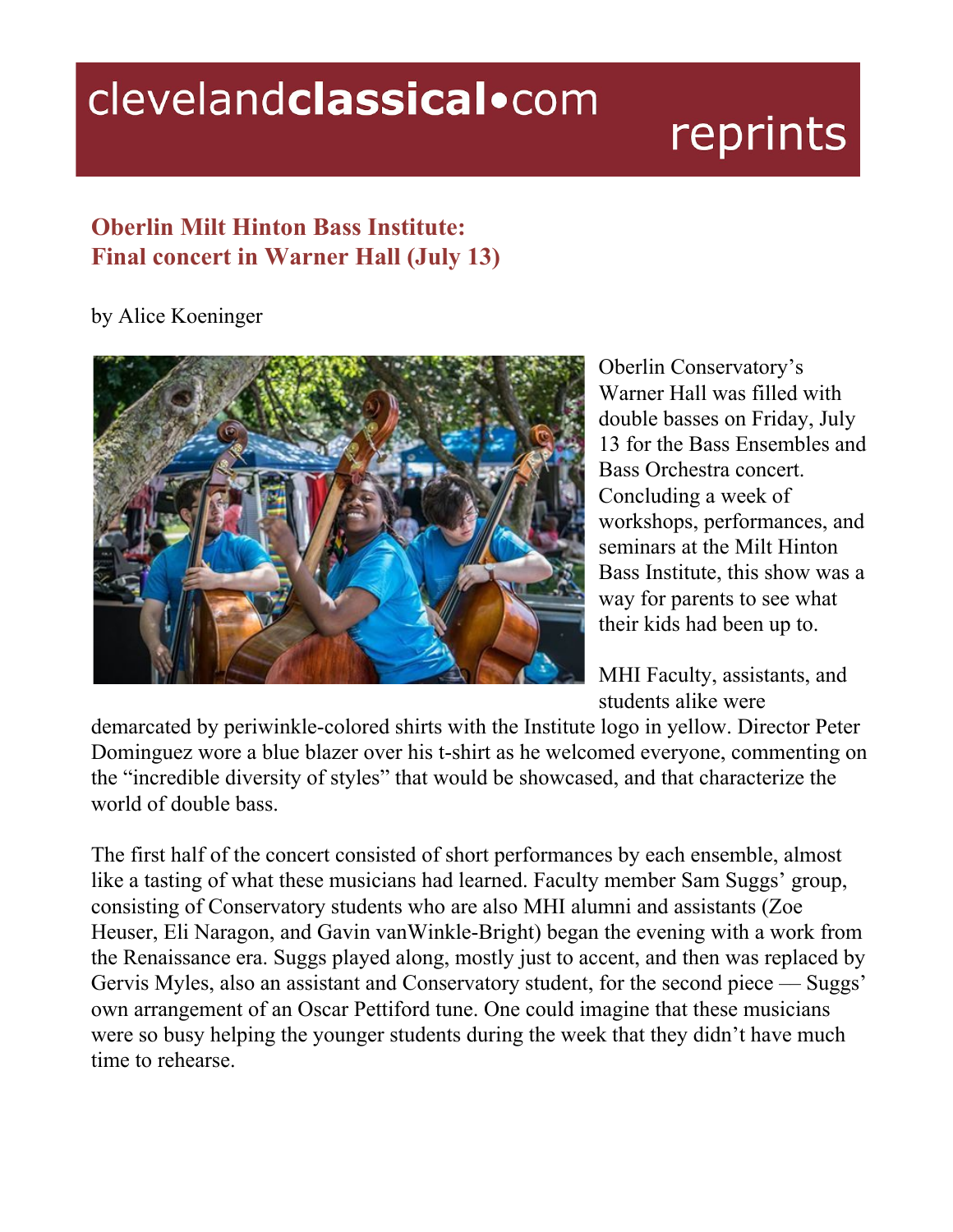Ann Gilbert lead her young ensemble in six short songs, each well-known melodies like the "Jeopardy" theme and "The Hokey Pokey" that were played steadily and musically. At one point, Gilbert, who was playing, angled her bass towards one of her students to make sure he was bowing correctly, giving a glimpse into how the coaching MHI ensemble might operate.

David Murray, who was emceeing the show, mentioned that this was the first time many of these students were playing chamber music, which might have accounted for some unsteady rhythms. Dominguez's ensemble was next, playing a jazz tune. All three (Kieran Choi, Jonathan Jacques, and Giana Formica), plucked a repeating rhythm with a jazzy swing. The tune featured a small solo by Formica, who appeared to be the leader, and another one by Choi. They were all very enthusiastic about their music, and cheekily turned their basses around for the fade-out, ending with their backs facing the audience.

Murray's ensemble (Bryan Young, Raeleigh Vincent, Raaghav Lele, and Samantha St. John) was next, playing a Celtic lament arranged by Rachel McAndrews, and the "Bourée" from Handel's *Water Music*. They played with vibrato, and were poised and pretty. Mimi Jones and her ensemble (Joseph Wagner, Riley Keller, and Scott Stover) came onstage for an edgier piece, *G.W*. They took their time with the subdued melody, adding texture by plucking thick notes throughout. Alvin Batiste's jazzy *Carrie Mae* was well-executed, with solos from Wagner, Keller, and Stover, and with a frizzante flourish by Jones herself.

Diana Gannett's ensemble (Jane Hanneman, Maxwell Moses, Jacqueline Marshall, and Henry Peyrebrune), played Stravinsky's "Infernal Dance" from *The Firebird* with beauty and balance, taking a cute bow together at the end. Max Dimoff's group (Aaron Lawton, Brendan Goodbred, Alex Haldane, and Joshua Gebhard) played Barber's *Adagio for Strings* and the second movement from Mahler's First Symphony melodiously and brightly. Small nods exchanged between the boys indicated their confidence in their abilities.

Though Ben Williams had left for Europe the day before, his ensemble (Mason Kano, Neal Perrine, and Ian Ashby) represented him well, with a pleasant and purposeful performance of Williams' arrangement of *In the Summertime.*. Their second piece was jazzier, with funky undertones and good intonation. Tracy Rowell's students ended the ensemble part of the concert with a light version of Joplin's *The Entertainer* and an appropriately-placed *Gute Nacht*.

After a short intermission, all the basses, including the musicians who were there to learn to teach the Suzuki method, gathered onstage to form an orchestra, physically embodying the community they had formed during their time at the Institute. Conducted